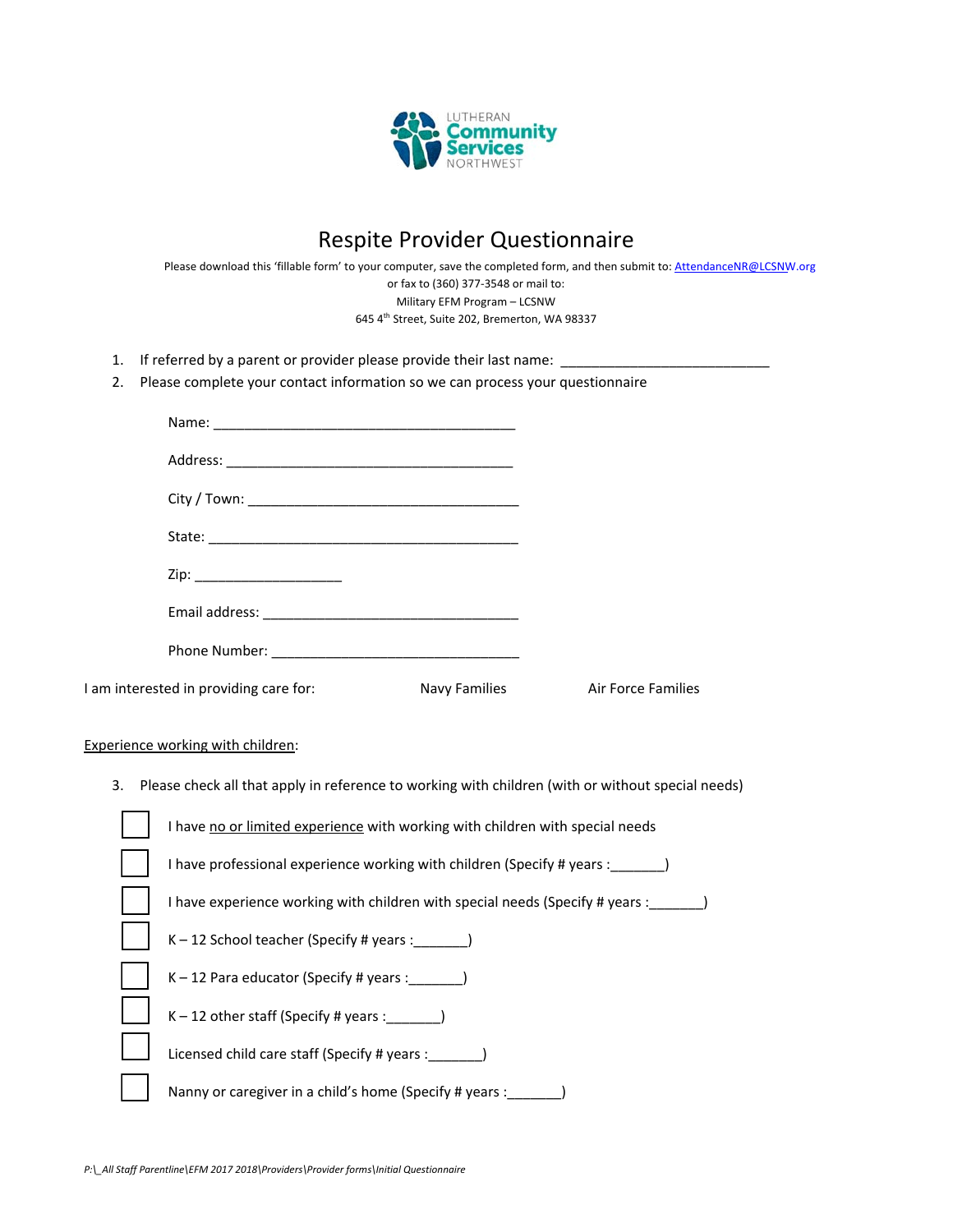| Personal Family Experience of child with special needs |  |
|--------------------------------------------------------|--|
| Social Worker (Specify # years : ________)             |  |
| Other (Please specify what type & # Years):            |  |

4. For each item on the following list, please list your years of experience:

| Behavior Supervision / Supports    |  |
|------------------------------------|--|
| <b>Communication Supports</b>      |  |
| Diapering / Toileting Assistance   |  |
| <b>Eating Assistance</b>           |  |
| Medication Monitoring / Dispensing |  |
| <b>Mobility Assistance</b>         |  |
| Physical Therapy                   |  |
| <b>Respiratory Supports</b>        |  |
| Seizure Care                       |  |
| Sensory Integration                |  |
| Specialized Equipment              |  |
| Type:                              |  |
| <b>Vision Supports</b>             |  |
|                                    |  |

## Professional Development:

- 5. In the past three years, how many hours of training have you completed that support your work with children (with or without specials needs)? Indicate general subject title.
- 6. We will require certificates for the following trainings for each selected provider. The pre‐service trainings are: Recognizing & reporting child abuse and neglect

\_\_\_\_\_\_\_\_\_\_\_\_\_\_\_\_\_\_\_\_\_\_\_\_\_\_\_\_\_\_\_\_\_\_\_\_\_\_\_\_\_\_\_\_\_\_\_\_\_\_\_\_\_\_\_\_\_\_\_\_\_\_\_\_\_\_\_\_\_\_\_\_\_\_

CPR / First Aid for Infant, Child, Adult: \_\_\_\_\_\_\_\_\_\_\_\_ *Expiration*

Blood Borne Pathogens

- I do not have any of the listed trainings
- 7. Indicate level of education you have completed

| High School / GED              |       |
|--------------------------------|-------|
| <b>CDA</b>                     |       |
| 2 Year Degree:                 | Major |
| 4 Year Degree or Higher: Major |       |